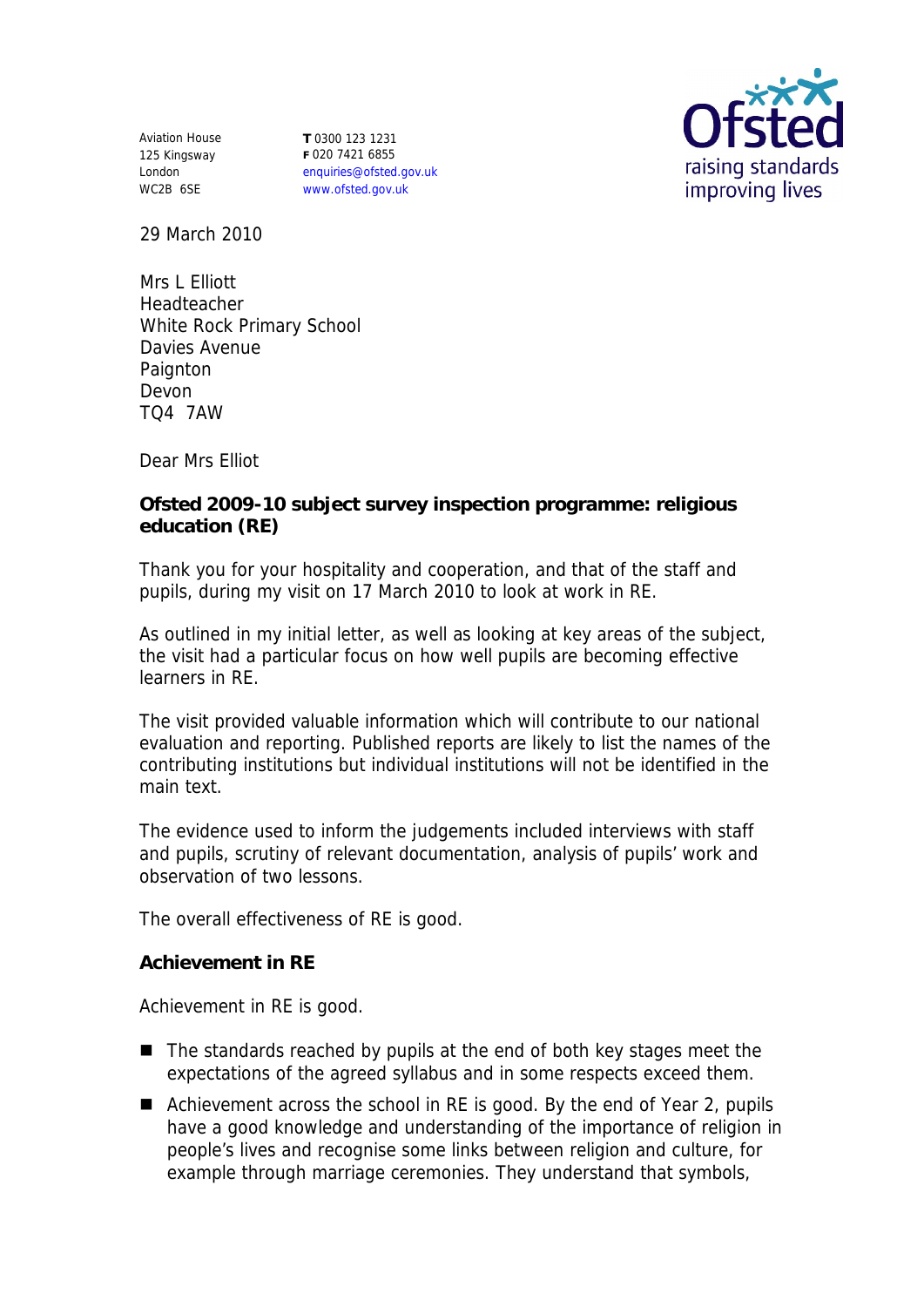such as the Seder plate and Paschal candle, are often used to express religious beliefs and they can suggest meanings for them.

- By the end of Key Stage 2, pupils are developing a broad knowledge and understanding of the religions they have learnt about, particularly Judaism, and can identify key similarities and differences between them. They understand that for some people religion is a lifelong commitment that entails considerable self-sacrifice. They understand that beliefs and values can be expressed through art.
- The personal development of pupils in the context of RE is good. Careful attention is paid to ensuring the subject makes a particularly strong contribution to their spiritual and cultural development as well as their moral and social development. They understand how spirituality may be expressed through the creative arts and recognise the important contribution made by RE in the school to promote their inter-cultural understanding.

## **Quality of teaching of RE**

The quality of teaching and learning in RE is good.

- RE is taught well across the school. Teachers have good subject knowledge and a tangible enthusiasm for the subject. Teaching is characterised by high expectations, the use of a wide range of engaging tasks and resources, and good encouragement for pupils to take responsibility for their learning. Teaching assistants are well-briefed and support pupils' learning well.
- Teachers explain the purpose and direction of pupils' learning particularly well. They take time at the beginning of the lesson to explain clearly what will happen in the lesson and what pupils will learn. Teaching secures good progress by careful reinforcing of pupils' learning. For example, Year 1 pupils learnt about Christian marriage services through drama, art work and applied what they had learnt to interpret wedding photographs.
- Enquiry-based work is encouraged from Year 1, where pupils are presented with artefacts and asked to suggest meanings for them or how they are used, through to Year 6 where pupils conducted enquiries into the lives of 20th and 21st century Christian leaders.
- The majority of teaching is securing good progress and learning. As a result of good and improving assessment procedures, teachers generally meet the needs of all pupils, although tasks and resources do not stretch high ability pupils as consistently as they might. Teachers listen to, observe and question groups of pupils during lessons to reshape tasks and explanations to improve learning. While pupils demonstrate, through conversation and responses in lessons, good progress in their learning from RE, these achievements are not regularly documented or recorded.

**Quality of the curriculum in RE** 

The quality of the curriculum in RE is good.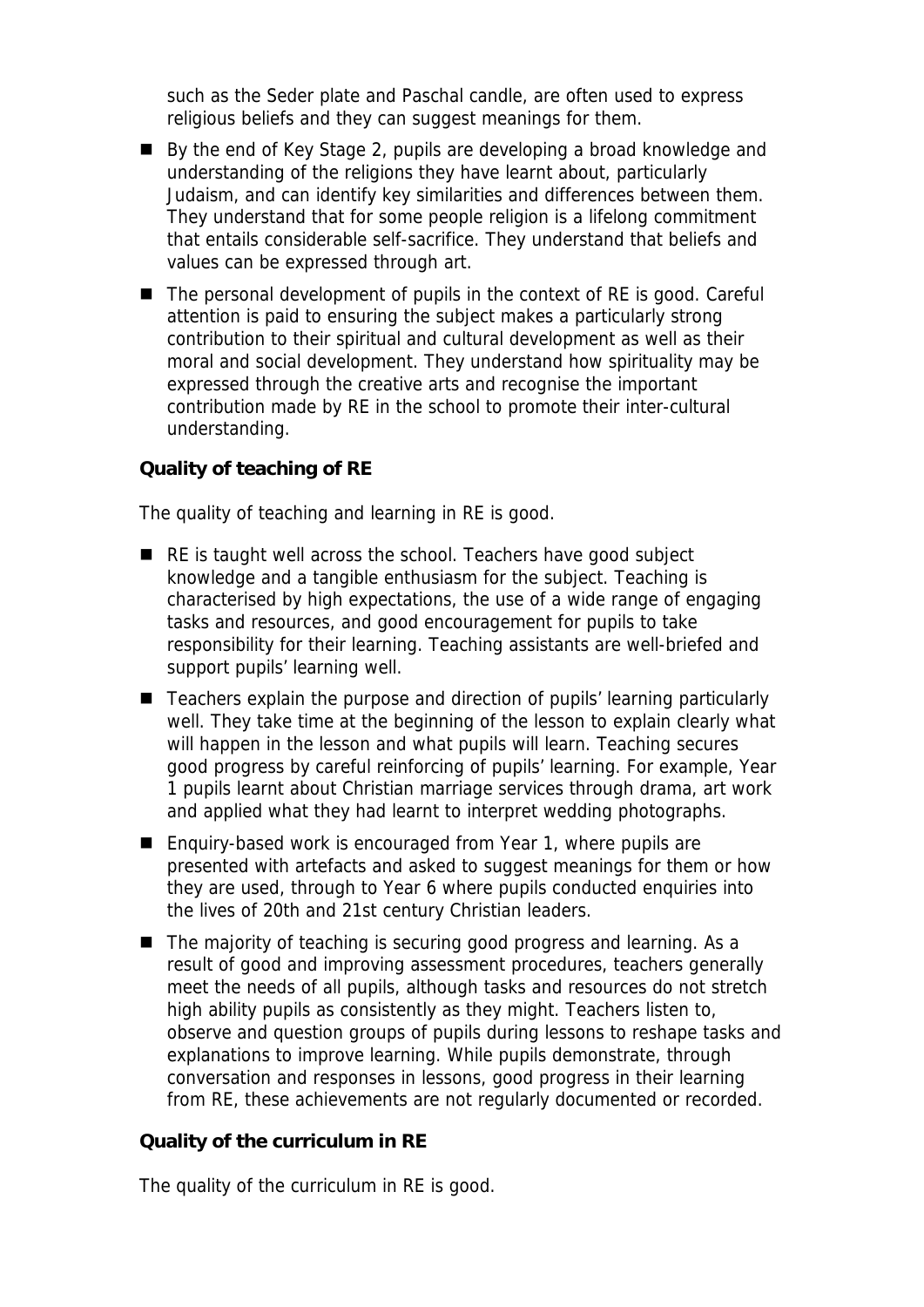- The curriculum is related meticulously to the requirements of the locally agreed syllabus and the scheme of work for RE makes good use of local authority guidance to build in progression based on a skills ladder.
- RE is planned to give pupils a variety of experiences. They benefit from good opportunities provided where RE is planned alongside other subjects, such as art. Where RE is blocked alongside other foundation subjects as part of a topic, pupils have opportunities to comprehend religion within the wider context of world and human affairs. At other times, RE is taught as a discrete subject, giving pupils the experience of encountering aspects of religions in depth. This arrangement is working well and contributes to pupils consolidating their learning effectively. There is a strong emphasis in RE on supporting the development of pupils' wider learning and language skills.
- A particular strength of the provision is the increasing programme of beneficial enrichment activities, which provide pupils with first-hand experience of religion. These include strong links with local churches and visits from members of other faith communities. These are appreciated by pupils.
- Good use is being made of the level descriptions in the agreed syllabus to create manageable and effective mechanisms for assessing pupils' progress.

**Effectiveness of leadership and management in RE** 

The effectiveness of leadership and management in RE is good.

- The RE coordinator provides enthusiastic and effective leadership. She sets an example of good subject knowledge and a sincere commitment to promoting high-quality learning in RE.
- The Torbay agreed syllabus has been carefully and fully implemented. The RE coordinator makes good use of her attendance at local RE training sessions to further improve planning, resources and teaching across the school.
- A systematic annual review of RE results in the identification of fitting priorities and contributes to the ongoing improvements in the subject.
- RE makes a good contribution to community cohesion. Strong links are established with the local Church of England and Methodist churches and increasingly with other faith communities in and beyond the local area.

**Subject issue: how well pupils are becoming effective learners in RE**

Learning skills are well planned and developed progressively in RE. Pupils use a wide range of challenging skills to make sense of their learning, for example, investigation, questioning, interpretation, evaluation and reflection. They are encouraged to engage in a process of enquiry in RE, for example instigating research through questions and assignment work in Year 6.